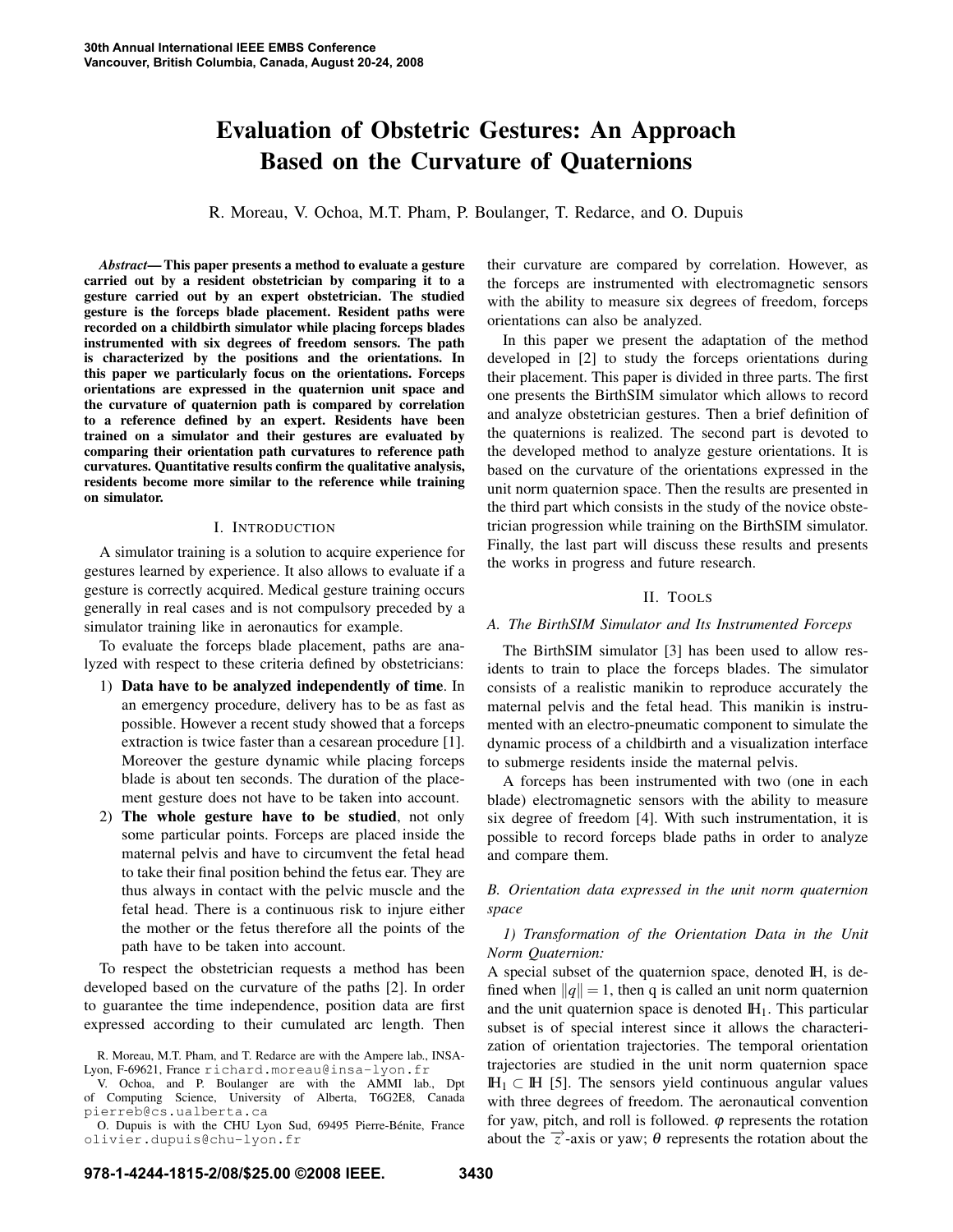$\overrightarrow{v}$  -axis or pitch; and finally,  $\psi$  represents the rotation about  $\vec{x}$ -axis or roll.

Any general three-dimensional rotation can be transform into an unit norm quaternion  $q \in \mathbb{H}_1$ . Such transformation is the product of the individual quaternions for each of the rotation axes. Here the symbol  $\times$  denotes the quaternion product operator in  $\mathbb{H}_1$  and  $q_{\hat{x}}$ ,  $q_{\hat{y}}$ , and  $q_{\hat{z}}$  are the quaternion values for each individual axis:

$$
q_{\hat{x}} = \begin{bmatrix} \cos\left(\frac{\psi}{2}\right), (\sin\left(\frac{\psi}{2}\right), 0, 0) \end{bmatrix} \tag{1}
$$

$$
q_{\hat{y}} = \left[ \cos\left(\frac{\theta}{2}\right), (0, \sin\left(\frac{\theta}{2}\right), 0) \right] \tag{2}
$$

$$
q_{\hat{z}} = \left[ \cos\left(\frac{\varphi}{2}\right), (0, 0, \sin\left(\frac{\varphi}{2}\right)) \right]
$$
\n
$$
q = q_{\hat{z}} \times q_{\hat{y}} \times q_{\hat{x}} \tag{3}
$$

*2) Visualization of the Quaternions:*

Considering quaternions as a function of two angles (elevation  $\beta$  and azimuth  $\alpha$ ), they can be represented on a sphere using spherical coordinate system :

$$
\begin{cases}\n x = r\cos(\alpha) \\
y = r\sin(\alpha)\cos(\beta) \\
z = r\cos(\alpha)\sin(\beta)\n\end{cases}\n\text{ with }\n\begin{cases}\n r = 1(\text{unitsphere}) \\
\alpha \in [0, 2\pi] \\
\beta \in [0, \pi]\n\end{cases}\n\tag{5}
$$

The orientation path of the studied gesture can then be visualized on a four-dimensional unit sphere. Fig. 1 represents the orientation path used as a reference.



Fig. 1. Expert orientation path for its left forceps blade in the quaternion unit space used as a reference

#### III. METHODS

## *A. Evaluation of medical gestures*

Medical gestures have often been analyzed in order to validate new tools and techniques. Concerning obstetric gestures, the evaluation criteria are not the same. To analyze them, Sielhorst *et al.* [6] propose a method based on *Dynamic Time Warping* to synchronize two forceps blade placement on their visualization interface. This method gives only qualitative results and do not take into account the orientations of the gesture. The method we propose in this paper allows to study the gesture orientation compared to a reference gesture defined by an expert.

## *B. Method of Analysis*

## *1) Calculation of the Cumulated Arc Length:*

Data are first expressed according to their cumulated arc length in order to calculate the curvature. The distance between two adjacent quaternions  $(q \text{ and } q')$  is defined as the minimum arc length on the geodesic great circle that crosses both quaternion values:

$$
d(q, q') = \arccos\left(\frac{\|q'\| \cdot \|q\|}{\|q'\| \|q\|}\right)
$$
 (6)

where the operator  $\cdot$  denotes the quaternion dot product. For small displacements on surface of the unit four dimensional sphere, the inter-quaternion distance (6) can be simplified to

$$
d(q', q) = ||q' - q|| \tag{7}
$$

Once aligner-quaternion distance is known, data can be expressed according to their cumulated arc length *l* (sum of their Euclidian distance), with  $d_1$  corresponding to the first inter-quaternion distance and  $d_{n-1}$  the last one:

$$
l = \begin{bmatrix} 0 & d_1 & d_1 + d_2 & \dots & \sum_{i=2}^{i=n} d_{i-1} \end{bmatrix}^T
$$
 (8)

The orientation data along the  $\vec{x}$ -axis,  $\vec{y}$ -axis, and the  $\vec{z}$ axis are given in a matrix form with respect to the cumulated arc length:  $R(l) = \left[ \overline{r_{\psi}(l)} \overline{r_{\theta}(l)} \overline{r_{\phi}(l)} \right]$ .

*2) The Sliding Gaussian Filter Window:* Each data vectors are then filtered using the formula (9) for

*k* from 1 to *n* where *n* is the number of sampled data and  $R_{f_k}(l)$  corresponds to the  $k^{th}$  filtered data line:

$$
R_{f_k}(l) = \frac{\sum\limits_{i=k-m}^{i=k+m} R_i(l)e^{-\frac{l_{(P_i P_k)}}{2\sigma^2}}}{\sum\limits_{i=k-m}^{i=k+m} e^{-\frac{l_{(P_i P_k)}}{2\sigma^2}}}
$$
(9)

where  $l_{(P_i P_k)}$  is the cumulated arc length between  $P_i$  point and the central point of the filter window denoted  $P_k$ ;

the setting of the cut-off frequency  $\sigma$  and the size of the half filter window *m* are detailed in [2]: from two expert paths which are similar, a high correlation coefficient is expected. The chosen couple  $\sigma$  and  $\omega$  corresponds to the best correlation coefficient obtained by comparing two expert paths.

## *3) The Curvature* <sup>κ</sup>*:*

The curvature, denoted  $\kappa$ , corresponds to the norm of the second derivative of the filtered data expressed according to the cumulated arc length. Derivatives are calculated with respect to the cumulated arc length by the central derivative approximation.

$$
\kappa(l) = \|f''(l)\| \tag{10}
$$

This vector gathered the curvature of each section of path.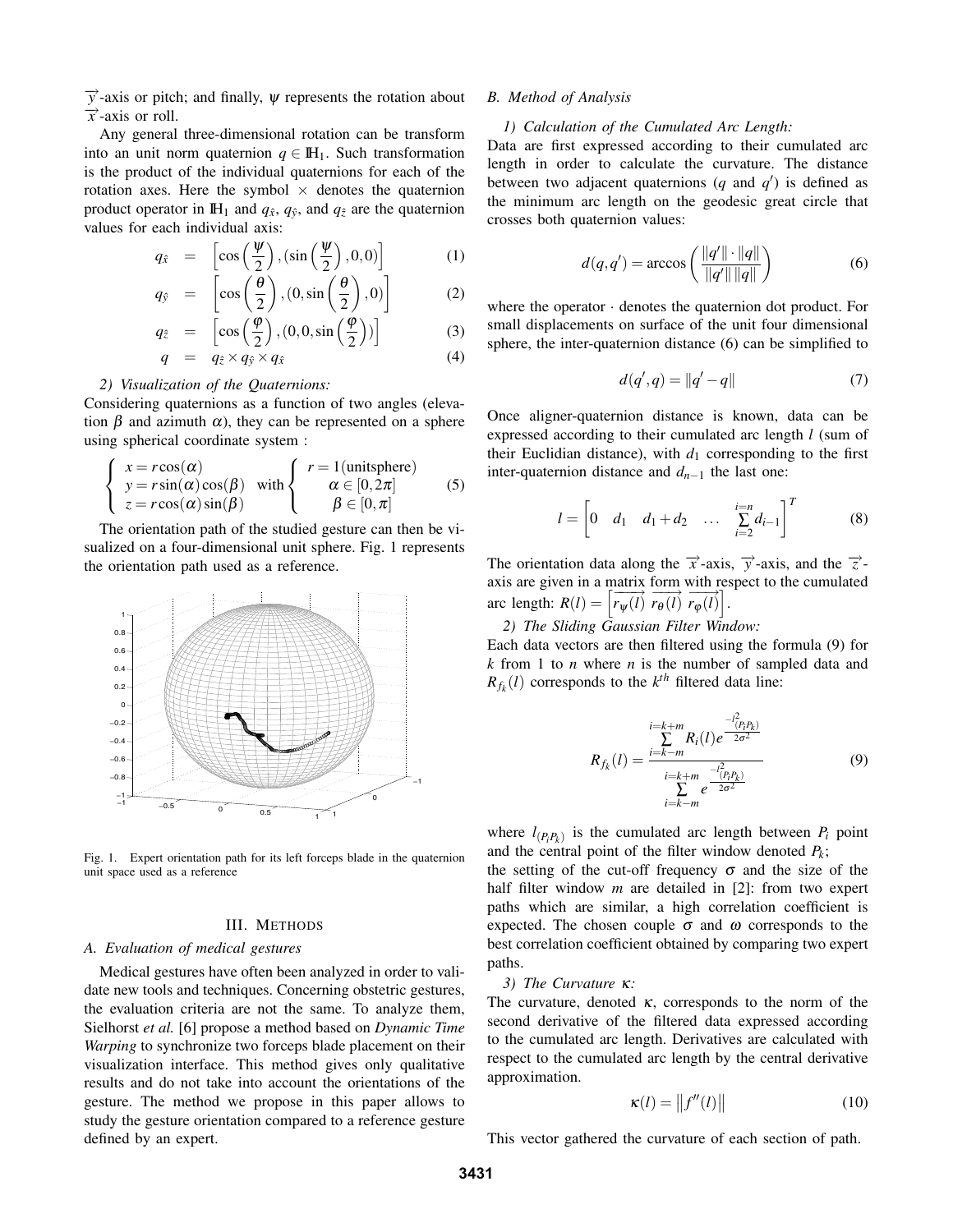### *4) The Correlation Coefficient:*

For each path, the curvature vector is calculated. Then they are compared to each other by calculating their correlation coefficient. The Pearson coefficient [7], denoted *rpr* , allows to calculate the linear relation between two vectors  $\overrightarrow{A}$  and  $\overrightarrow{A}$  (*A*  $A = \overrightarrow{A}$ ) and  $\overrightarrow{B}$  (*R*  $R = R$ ))  $\overrightarrow{B}$  (with  $\overrightarrow{A} = (A_1, A_2, \ldots, A_n)$  and  $\overrightarrow{B} = (B_1, B_2, \ldots, B_n)$ ). Curvature vectors have to be first normalized in order to compute their correlation coefficient. As data were expressed according to their cumulative arc length, this normalization does not affect the results.

$$
r_{pr} = \frac{\sum_{i=1}^{i=n} (A_i - \overline{A_m})(B_i - \overline{B_m})}{\sqrt{\sum_{i=1}^{i=n} (A_i - \overline{A_m})^2 \sum_{i=1}^{i=n} (B_i - \overline{B_m})^2}}
$$
(11)

with :

 $A_i$  is the  $i^{th}$  component of the first vector;  $\overline{A_m}$  is the average of the first vector components;  $B_i$  is the  $i^{th}$  component of the second vector;  $\overline{B_m}$  is the average of the second vector components.

To resume the method of analysis presented in this paper, the table I propose a succinct scheme with the main steps to compare gesture orientations during forceps blade placement.

TABLE I STEP BY STEP RESUME OF THE METHODOLOGY

| 1              | $G(t) = [\varphi(t) \ \theta(t) \ \psi(t)]$                                                                                                                                                                                                             | Data from               |
|----------------|---------------------------------------------------------------------------------------------------------------------------------------------------------------------------------------------------------------------------------------------------------|-------------------------|
|                |                                                                                                                                                                                                                                                         | the sensors             |
| ⇓              |                                                                                                                                                                                                                                                         | JL                      |
|                | $q_{\hat{x}} = [\cos(\frac{\varphi}{2}), (\sin(\frac{\varphi}{2}), 0, 0)]$                                                                                                                                                                              | Expression of           |
| $\overline{2}$ |                                                                                                                                                                                                                                                         | orientation data        |
|                | $q_{\hat{y}} = \begin{bmatrix} \cos\left(\frac{\theta}{2}\right), \left(0, \sin\left(\frac{\theta}{2}\right), 0\right) \\ q_{\hat{z}} = \left[\cos\left(\frac{\psi}{2}\right), \left(0, 0, \sin\left(\frac{\psi}{2}\right)\right)\right] \end{bmatrix}$ | in the                  |
|                |                                                                                                                                                                                                                                                         |                         |
|                | $q = q_{\hat{z}} \times q_{\hat{y}} \times q_{\hat{x}}$                                                                                                                                                                                                 | quaternion space        |
| ⇓              |                                                                                                                                                                                                                                                         | ⇓                       |
|                |                                                                                                                                                                                                                                                         | <b>Ouaternions</b> are  |
|                | $x = r\cos(\alpha)$                                                                                                                                                                                                                                     | defined by two          |
| 3              | $y = r\sin(\alpha)\cos(\beta)$                                                                                                                                                                                                                          | angles to               |
|                | $z = r\sin(\alpha)\sin(\beta)$                                                                                                                                                                                                                          | express data            |
|                |                                                                                                                                                                                                                                                         | in $\mathbb{H}_1$       |
| ⇓              |                                                                                                                                                                                                                                                         | JL                      |
|                | $\Delta(q_x) = (q'_x - q_x)$                                                                                                                                                                                                                            | Calculation of          |
| 4              | $\Delta(q_y)=(\overline{q'_y}-\overline{q_y})$                                                                                                                                                                                                          | inter-quaternion        |
|                | $\Delta(q_z)=(q'_z-q_z)$                                                                                                                                                                                                                                | $distance$ $l$          |
| ⇓              |                                                                                                                                                                                                                                                         |                         |
|                |                                                                                                                                                                                                                                                         | Expression of           |
| 5              | $Q(l) = [\varphi(l) \ \theta(l) \ \psi(l)]$                                                                                                                                                                                                             | data according          |
|                |                                                                                                                                                                                                                                                         | to $l$                  |
| ⇓              | ⇓                                                                                                                                                                                                                                                       | ⇓                       |
|                |                                                                                                                                                                                                                                                         | Application of          |
| 6              | $R_f(l) = [S_{f\phi}(l) S_{f\theta}(l) S_{f\psi}(l)]$                                                                                                                                                                                                   | the sliding gaussian    |
|                |                                                                                                                                                                                                                                                         | filter window           |
| ⇓              | ⇓                                                                                                                                                                                                                                                       |                         |
|                |                                                                                                                                                                                                                                                         | Calculation of the      |
| 7              | ĸ                                                                                                                                                                                                                                                       | curvature $\kappa$ from |
|                |                                                                                                                                                                                                                                                         | the second derivative   |
| ⇓              | ⇓                                                                                                                                                                                                                                                       |                         |
|                |                                                                                                                                                                                                                                                         | Calculation of the      |
| 8              | $r_{pr}$                                                                                                                                                                                                                                                | Pearson correlation     |
|                |                                                                                                                                                                                                                                                         | coefficient             |
|                |                                                                                                                                                                                                                                                         |                         |

#### *C. Experimental Protocol*

In collaboration with the Hospices Civils de Lyon (HCL) three residents were trained on the BirthSIM simulator. The simulator training is supervised under the authority of an obstetrician expert who is the instructor. An obstetrician expert is defined as having had ten years of experience, and using forceps in more than 80% of his instrumental interventions. The fetal head is positioned according to the ACOG (American College of Obstetrics and Gynecology) classification [8]. The presentation is cephalic, that is to say the head comes in first and corresponds to a station and location OA+2 (Occiput Anterior location and station +2cm from the ischial spines plan). This forceps blade placement is reputed to be quite difficult. Station +2cm means that forceps have to be placed deep inside the maternal pelvis, this is the difficult part. Location OA means that forceps have to be placed in a symmetrical way, both blades have similar paths.

The training lasted three days at the rate of one hour a day. During the training, the expert explained to them how to correctly place the forceps using the mechanical and the visual components of the BirthSIM simulator. The training method is detailed in [9]. The trainees did ten forceps placement per training day. Their gestures were recorded progressively throughout their training which enabled their evolution to be followed. Three gestures per day were recorded and analyzed to see their evolution in time. At the end of the training nine measurements for each novice were obtained. With the method of evaluation we developed it is possible to quantify the resident progression according to their training day (from 1 to 3).

## IV. RESULTS

By calculating the correlation coefficient between the curvatures of the resident paths and the reference curvature during their training, it is possible to quantify their progression. Fig. 2 represents the analyzed quaternion paths during the first training day for a resident. Fig. 3 represents the last training day for the same resident. In these figures, from a



Fig. 2. Resident paths for its left forceps blade at the beginning of his training

qualitative point of view, the paths after the training are more similar to the expert one than before the training. The expert